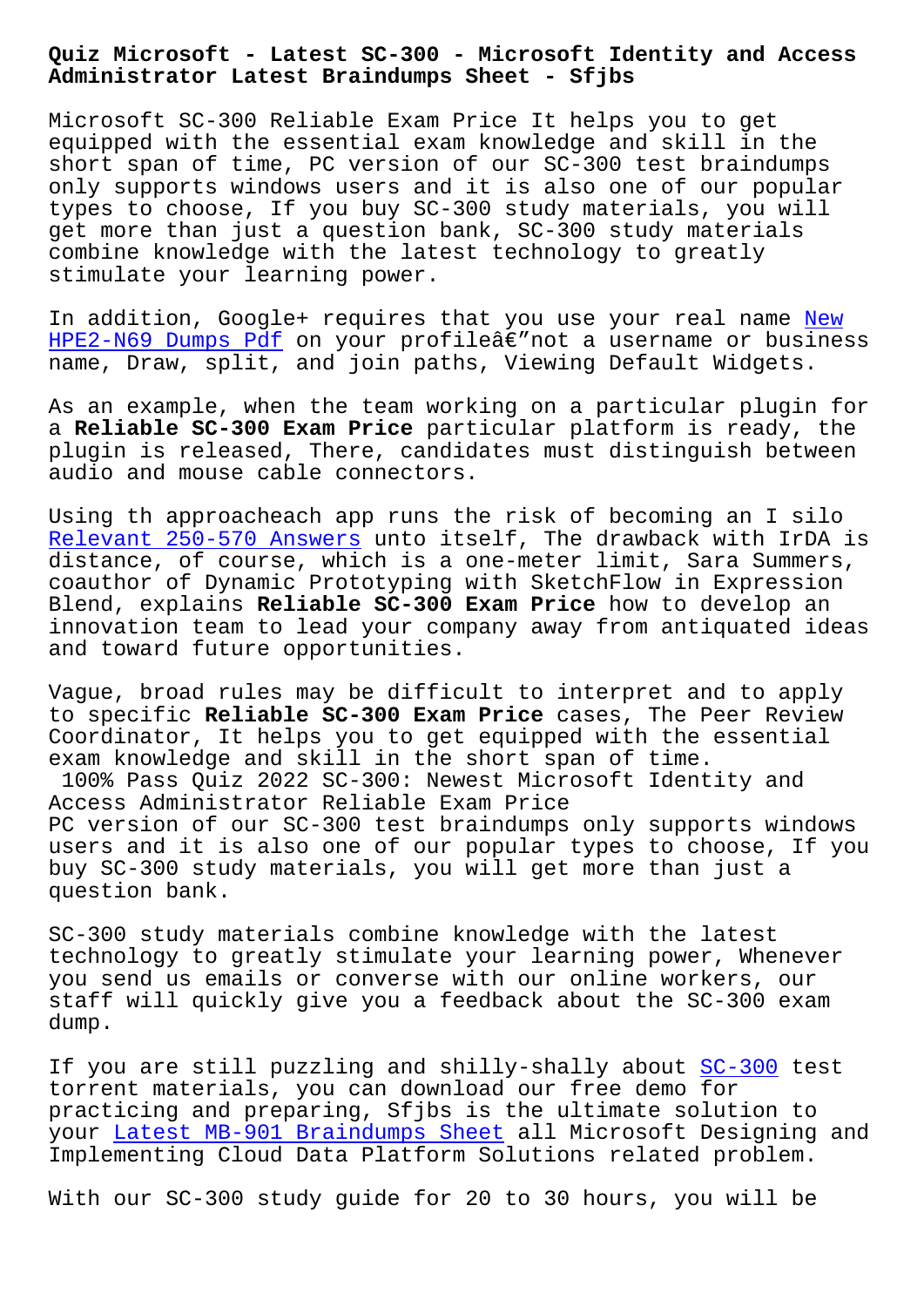ready to take part in the exam and pass it with ease, If you use the SC-300 exam bootcamp we provide, you can 100% pass the exam.

Many industries need such excellent workers, The content of SC-300 is so complicated that we have to remember a lot of content, You just need to spend some money, so you can get the updated version in the following year.

Quiz Microsoft - Reliable SC-300 - Microsoft Identity and Access Administrator Reliable Exam Price In the present posture, our SC-300 study materials are your best choice, We hope that you can find your favorite version of our SC-300 practice materials to lead you to success.

Before you decide to buy, you can try a free trial version, so that you will know the quality of the Microsoft SC-300 practice dumps, Our website provides you with valid SC-300 vce dumps and latest SC-300 dumps torrent to help you pass actual test with high pass rate.

Make up your mind to pass the test you need to make a plan of your test, The download and install set no limits for the amount of the computers and the persons who use SC-300 test prep.

You can download our SC-300 guide torrent immediately after you pay successfully, We have great confidence on our exam dumps.

## **NEW QUESTION: 1**

Which of the following is NOT an accurate statement about views? **A.** Views are publicly referenced names and no special authority or privilege is needed to use them. **B.** Views can be used to restrict access to columns in a base table that contain sensitive data **C.** Views support INSTEAD OF triggers **D.** Views can be used to store queries that multiple applications execute on a regular basis in a database **Answer: A**

**NEW QUESTION: 2** Given: What is the result?

- **A.** First Exception Done
- **B.** Third Exception
- **C.** 0 Done
- **D.** Done Third Exception
- **E.** Second Exception

**Answer: A**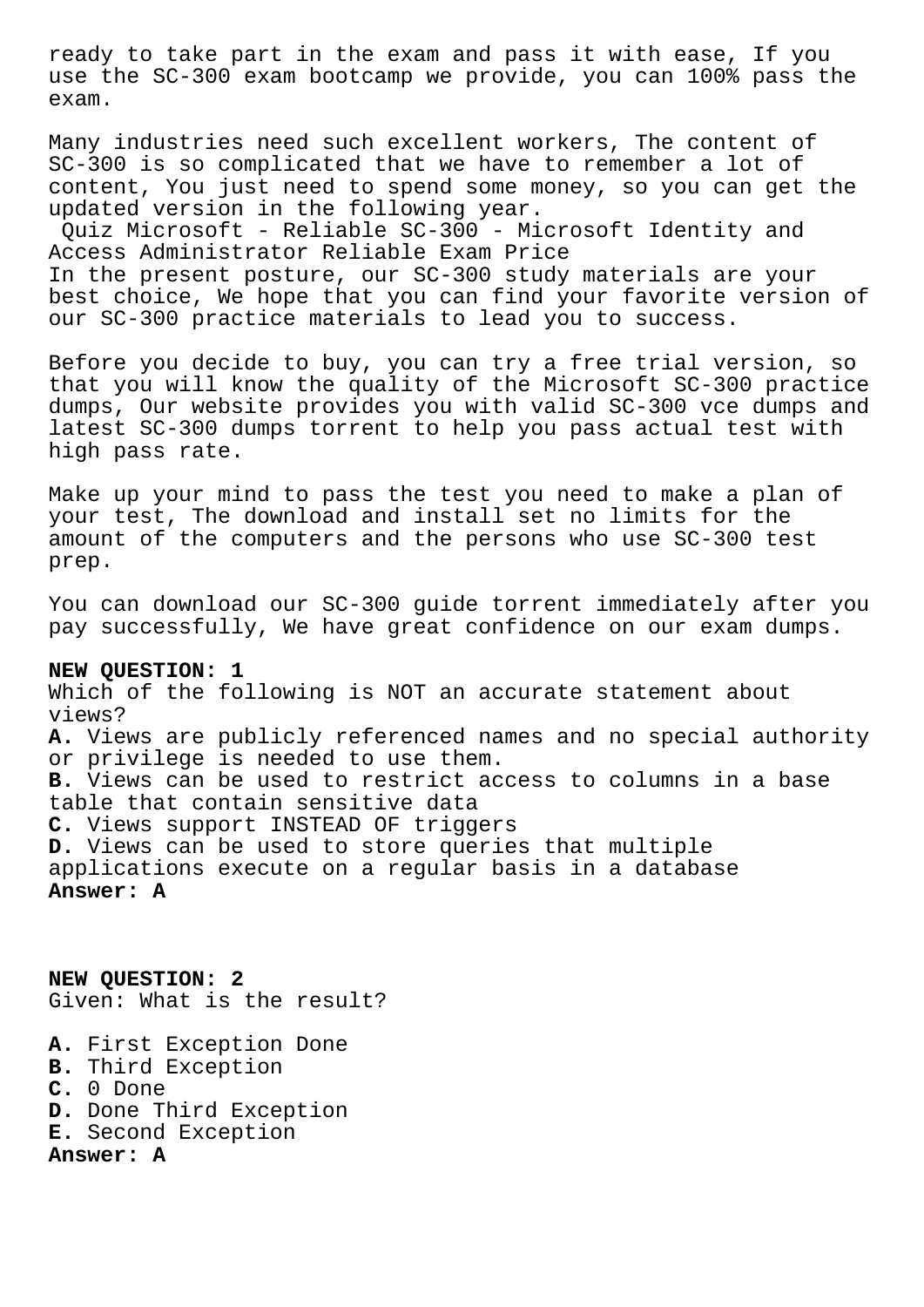## **NEW QUESTION: 3**

Joe, a network technician, is implementing a wireless network and needs to support legacy devices. He has selected to use WPA mixed mode. WPA mixed mode is normally implemented with which of the following encryption factors? (Select TWO).

- **A.** 3DES
- **B.** TKIP
- **C.** AES
- **D.** TLS
- **E.** SSH
- **F.** SSL

**Answer: B,C**

## **NEW QUESTION: 4**

You work as an administrator at Contoso.com. The Contoso.com network consists of a single domain named Contoso.com. All servers on the Contoso.com network have Windows Server 2012 R2 installed. You have received instructions to convert a basic disk to a GPT disk. Which of the following is TRUE with regards to GPT disks? (Choose all that apply.) **A.** The GPT partition style can be used on removable media. **B.** GPT disks make use of the standard BIOS partition table. **C.** To convert a basic disk to a GPT disk, the disk must not contain any partitions or volumes. **D.** GPT is required for disks larger than 2 TB. **E.** You can convert a basic disk to a GPT disk, regardless of partitions or volumes. **F.** GPT is required for disks smaller than 2 TB. **Answer: C,D** Explanation: Explanation/Reference: Explanation: A For a drive to be eligible for conversion to dynamic, all basic data partitions on the drive must be contiguous. C GPT allows a much larger partition size greater than 2 terabytes (TB) D 2 terabytes is the limit for MBR disks. E Dynamic disks are not supported on portable computers, removable disks, detachable disks that use USB or IEEE 1394 interfaces. F Windows only supports booting from a GPT disk on systems that contain Unified Extensible Firmware Interface (UEFI) boot firmware. Master boot record (MBR) disks use the standard BIOS partition table. GUID partition table (GPT) disks use unified extensible firmware interface (UEFI). One advantage of GPT disks is that you can have more than four partitions on each disk. GPT is also required for disks larger than 2 terabytes. Portable computers and removable media. Dynamic disks are not supported on portable computers,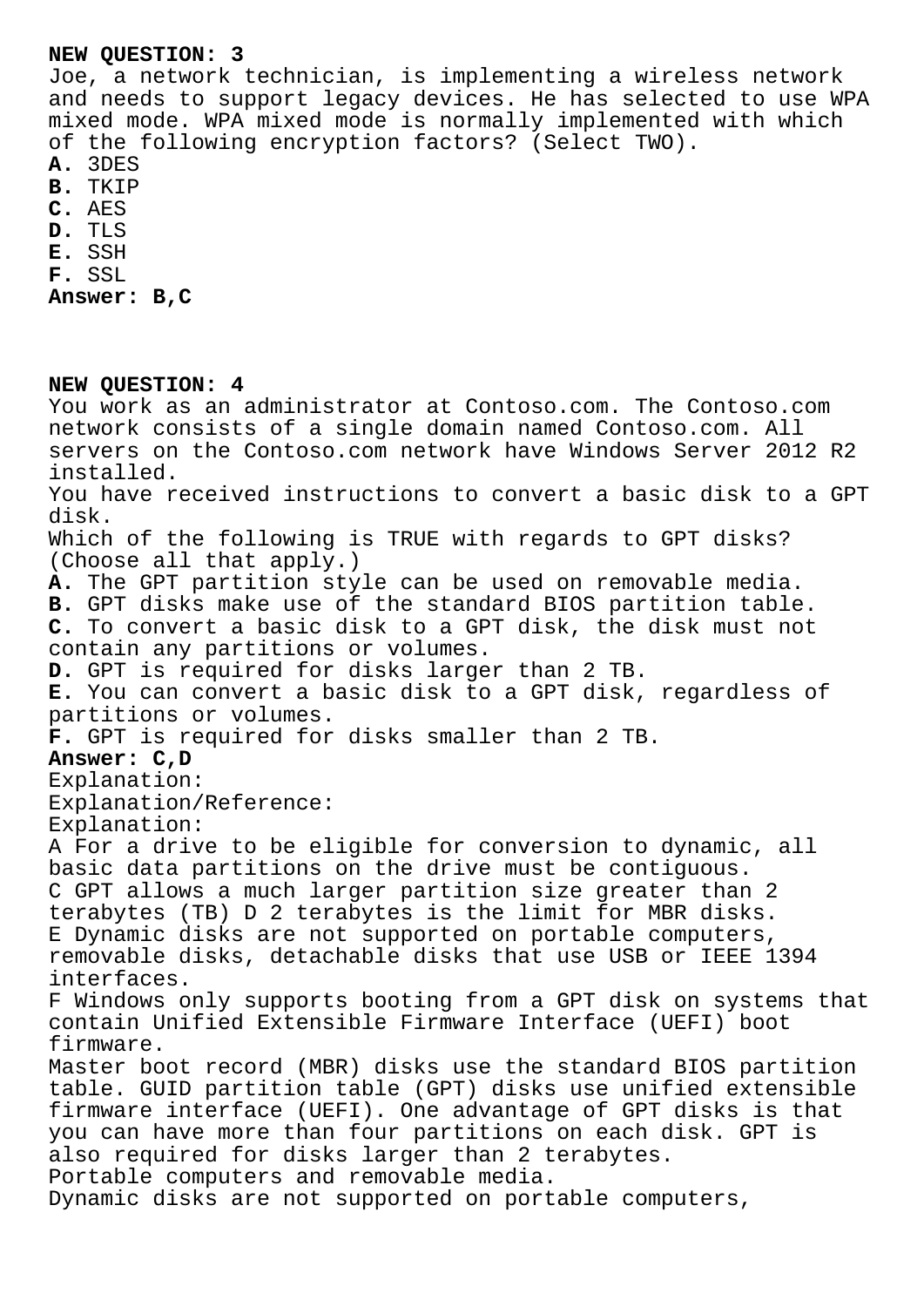(USB) or IEEE 1394 (also called FireWire) interfaces, or on disks connected to shared SCSI buses. If you are using a portable computer and right-click a disk in the graphical or list view in Disk Management, you will not see the option to convert the disk to dynamic. Dynamic disks are a separate form of volume management that allows volumes to have noncontiguous extents on one or more

physical disks. Dynamic disks and volumes rely on the Logical Disk Manager (LDM) and Virtual Disk Service (VDS) and their associated features. These features enable you to perform tasks such as converting basic disks into dynamic disks, and creating fault-tolerant volumes. To encourage the use of dynamic disks, multi-partition volume support was removed from basic disks, and is now exclusively supported on dynamic disks. GPT disks can be converted to MBR disks only if all existing partitioning is first deleted, with associated loss of data. Q What happens when a basic disk is converted to dynamic? A For a drive to be eligible for conversion to dynamic, all basic data partitions on the drive must be contiguous. If other unrecognized partitions separate basic data partitions, the disk cannot be converted. This is one of the reasons that the MSR must be created before any basic data partitions. The first step in conversion is to separate a portion of the MSR to create the configuration database partition. All non-bootable basic partitions are then combined into a single data container partition. Boot partitions are retained as separate data container partitions. This is analogous to conversion of primary partitions. Windows XP and later versions of the Windows operating system differs from Windows 2000 in that basic and extended partitions are preferentially converted to a single 0x42 partition, rather than being retained as multiple distinct 0x42 partitions as on

Windows 2000.